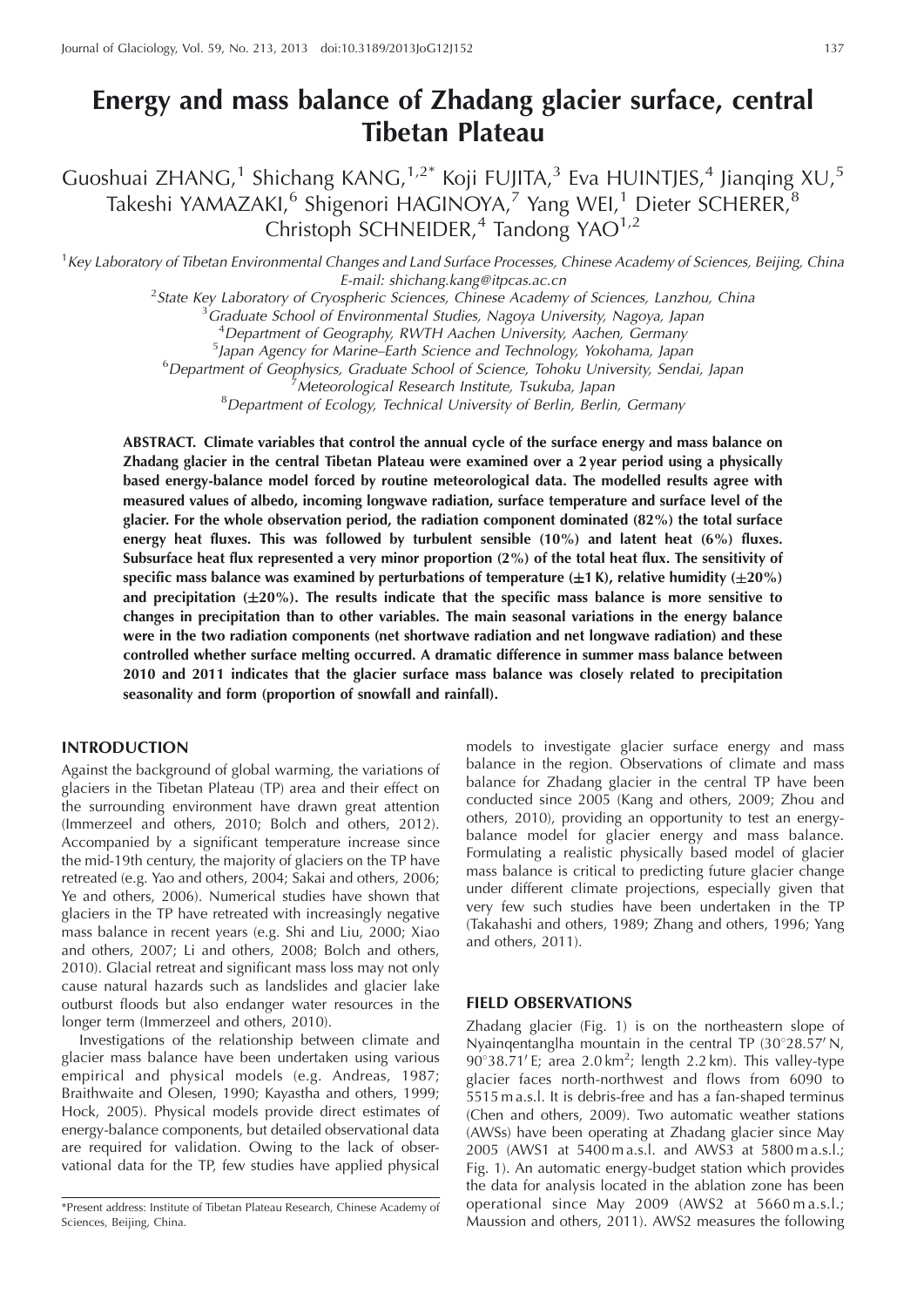

**Fig. 1.** Location of Zhadang glacier and the AWSs. Glacier contours are from a 1970 topographic map and the glacier outline is from a Landsat image recorded in 2007.

data every 10 min for a nearly horizontal glacier surface: incoming and reflected solar radiation, air temperature, relative humidity, air pressure, net radiation (1.8 m above the glacier surface), wind speed and wind direction (2.5 m above the glacier surface) and surface temperature. Surface level of the glacier at AWS2 was measured by a sonic ranging sensor. At the glacier terminus (5580 m a.s.l.), an all-weather rain gauge with a hanging weighing transducer (T200b) has been operating since 21 May 2010 (Fig. 1). Details of the AWSs and rain gauge instruments are listed in Table 1.

**Table 1.** Overview of AWSs and rain gauge instruments and their specifications

| Sensor type                            | Parameter                                      | Accuracy                                                                                             |
|----------------------------------------|------------------------------------------------|------------------------------------------------------------------------------------------------------|
| Campbell CS215                         | Air temperature                                | $\pm 0.4^{\circ}$ C (5–40 $^{\circ}$ C), $\pm 0.9^{\circ}$ C<br>$(-40^{\circ}$ C to $+40^{\circ}$ C) |
|                                        | Relative humidity                              | $+2\%$                                                                                               |
|                                        |                                                | $(10-90\%$ relative humidity)                                                                        |
| Young 05103                            | Wind speed                                     | $+0.3 \text{ m s}^{-1}$                                                                              |
|                                        | Wind direction                                 | $+3^\circ$                                                                                           |
| T. Friedrichs and Co.<br><b>DPI740</b> | Air pressure                                   | $\pm 400$ Pa                                                                                         |
| Campbell CS300                         | Solar radiation<br>(incoming and<br>reflected) | $\pm$ 5% for daily totals                                                                            |
| Apogee IRTS-P                          | Surface temperature                            | $\pm 0.3^{\circ}$ C from 5°C to 45°C                                                                 |
| Campbell 107TP                         | Ice temperature                                | $\pm 0.9^{\circ}$ C from $-35^{\circ}$ C to $+50^{\circ}$ C                                          |
| Campbell NR-Lite                       | Net all-wave                                   | $\pm$ 5% typical                                                                                     |
|                                        | radiation                                      | $(\pm 10\%$ worst case)                                                                              |
| Campbell SR50                          | Surface height                                 | $\pm 0.01$ m                                                                                         |
| Geonor T200B                           | Precipitation                                  | $\pm 0.6$ mm                                                                                         |

The temperature and relative humidity sensors are in ventilated radiation shields (THIES Clima GmbH). The ventilators are directly connected to two solar panels, which prevent temperature errors introduced by radiation overheating. Relative humidity measurements recorded when temperature was below  $0^{\circ}$ C and were corrected using the method of Curry and Webster (1999). To avoid the effect of a poor cosine response of the radiation sensors at low sun angles, and a possible phase shift due to tilting of the sensor during the daily cycle of incoming solar radiation (Giesen and others, 2009), the albedo  $(\alpha)$ , defined as the ratio of the reflected to the incident shortwave radiation, was calculated using the accumulated albedo method (Van den Broeke and others, 2004).

AWS2 toppled over on 1 July 2009 and rested horizontally on the ice surface until 12 August 2010. For this time interval, only surface height and air pressure data are available from this station. However, a near-linear relationship between the meteorological data of AWS1, AWS2 and an AWS at the Nam Co station (Fig. 1) allowed us to linearly interpolate temperature, relative humidity, wind speed and global radiation for this data gap using data from AWS1 and the Nam Co AWS. Sonic ranging sensor connectivity problems resulted in two gaps in the surface height data in 2011 (22 March–20 April and 21 May–28 June).

Because of the gentle slope and small distance from the gauge site to AWS2, the topographic effects of precipitation were neglected. The data from the rain gauge were used directly as the precipitation amount for the AWS2 site. For the period before the rain gauge was operational, daily precipitation amounts were deduced from sonic ranging data with a snowpack density value of  $400 \text{ kg m}^{-3}$  (average observed values from snow pit) during the winter from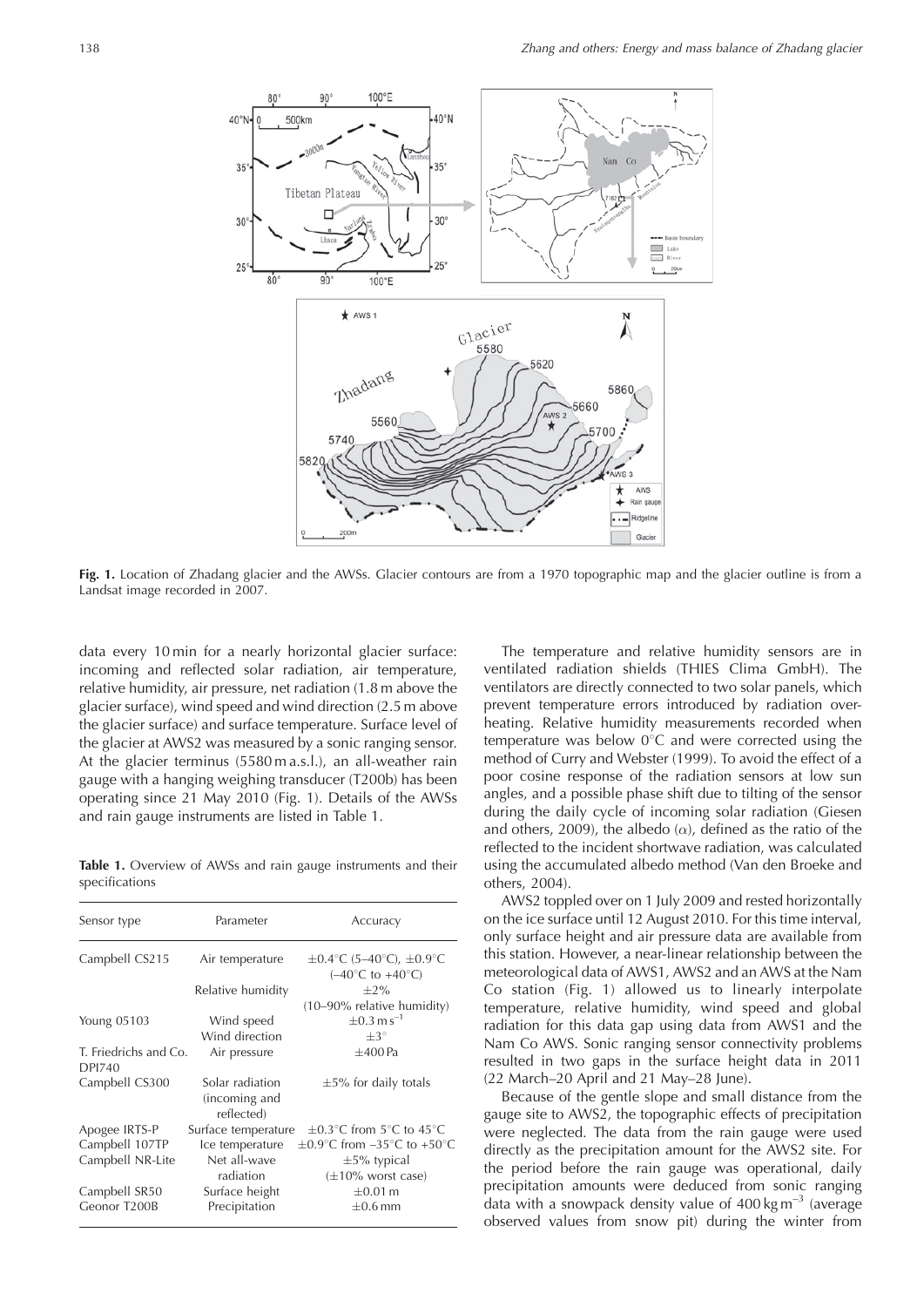

**Fig. 2.** Daily mean values of (a) air temperature, (b) wind speed, (c) relative humidity, (d) global solar radiation and (e) precipitation at Zhadang glacier during the study period from 4 October 2009 to 15 September 2011. Dashed line in (d) indicates calculated extraterrestrial solar irradiance. (OND = October to December, etc.)

4 October 2009 to 20 May 2010 and the densification process of snowpack was not considered here.

# **CLIMATE CONDITIONS AT THE STUDY SITE**

The Nyainqentanglha mountain region is affected by both the Indian summer monsoon and westerlies during winter (Yatagai and Yasunari, 1998), producing distinct seasonal oscillation of the climate. Summer is associated with intense solar heating and moisture transported by the Indian monsoon. In contrast, low sun elevation and strong westerlies cause cold dry windy winters. Figure 2 shows meteorological parameters for Zhadang glacier for the two mass-balance years that were used as the input data for the model. Daily mean temperature changed markedly with the seasons, with a range of  $-22.1^{\circ}C$  to 5.8°C. From late May to September, daily temperatures generally rose above  $0^{\circ}$ C at the study site. Relative humidity and precipitation also showed seasonal variation. Because of the high atmospheric transmissivity on the TP, incoming solar radiation can reach 88% of the extraterrestrial solar radiation value. Wind also varied seasonally: in summer, the wind speed never exceeded 10 m s<sup>-1</sup> and the wind direction was predominantly from the southeast; whereas in winter, wind was much stronger and came predominantly from the northwest (Fig. 3). From the observation at the Nam Co station, >90% of the precipitation was delivered between May and September in 2005/06 (You and others, 2007). May to September is considered the wet season and the corresponding dry season

is from October to April. The accumulation and ablation seasons of the glacier overlap in summer (Kang and others, 2009). Glaciers in this region are therefore defined as summer-accumulation-type glaciers (SAT glaciers) (Ageta and Higuchi, 1984), the mass balance of which is considered to be more sensitive to temperature change than that of winter-accumulation-type glaciers (Fujita, 2008).

#### **SURFACE ENERGY- AND MASS-BALANCE MODEL**

Energy balance at the glacier surface can be expressed as

$$
S_{\rm in} + S_{\rm out} + L_{\rm in} + L_{\rm out} + H_{\rm S} + H_{\rm L} + G - Q = 0 \tag{1}
$$

where  $S_{\text{in}}$  is incoming shortwave or global radiation,  $S_{\text{out}}$  is reflected shortwave radiation,  $L_{\text{in}}$  is incoming longwave radiation,  $L_{\text{out}}$  is outgoing longwave radiation,  $H_S$  is turbulent sensible heat flux,  $H_L$  is turbulent latent heat flux, G is subsurface heat flux and Q is heat flux for melting. Energy fluxes are defined as positive when directed toward the glacier surface and negative when directed away from the surface. Thus Eqn (1) can be expressed as

$$
S_{\text{net}} + L_{\text{net}} + H_{\text{S}} + H_{\text{L}} + G = Q \tag{2}
$$

where  $S_{\text{net}}$  is net shortwave radiation ( $S_{\text{net}} = S_{\text{in}} \times (1 - \alpha)$ ) and  $L_{\text{net}}$  is net longwave radiation  $(L_{\text{in}} + L_{\text{out}})$ .

Surface albedo ( $\alpha = -S_{\text{out}}/S_{\text{in}}$ ) is a critical factor in the mass balance of a glacier surface (Van de Wal and others, 1992). Considering their dramatically different effects on albedo, snow and ice surfaces are treated individually in this model. Although there are many methods to quantify snow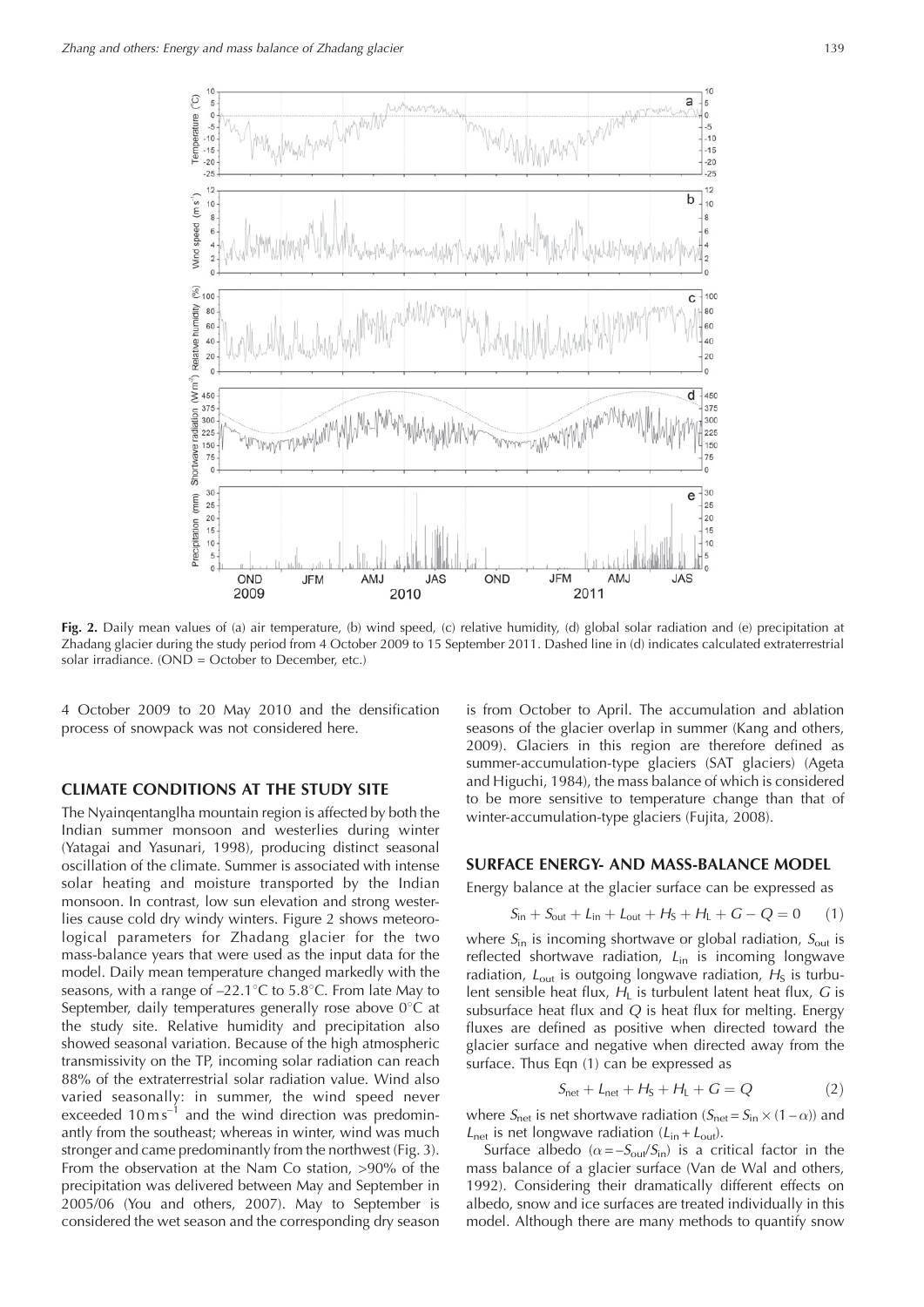

**Fig. 3.** Wind direction and intensity of half-hourly observational data at AWS2 for summer and winter (summer: 1 May–30 September 2010 and 1 May–15 September 2011; winter: 4 October 2009 to 30 April 2010 and 1 October 2010 to 30 April 2011).

albedo (Brock and others, 2000), most define albedo as a high constant value when significant snowfall occurs and a steadily decreasing value with time after snowfall (e.g. US Army Corps of Engineers, 1956; Oerlemans and Knap, 1998). The problem with this approach is that it yields large discrepancies between measured and modelled albedo during prolonged periods without snowfall (Hock and Holmgren, 2005).

The parameterization of snow-surface albedo in the model used in the present study followed the method of Yamazaki and others (1993), which evaluates surface albedo based on surface snow density, taking into account multiple reflections in the surface snow layer and assuming that each such layer consists of an ice plate and an air layer in the vertical dimension. This parameterization method also considered the influence of water and the progress of compactive viscosity as shown by Fujita and Ageta (2000). Ice-surface albedo was assumed to vary as a function of dew-point temperature (Mölg and others, 2008).

The contribution of incoming longwave radiation to energy balance was calculated using standard meteorological variables. A key point is the parameterization of atmospheric emissivity (Crawford and Duchon, 1999). Brutsaert (1975) developed a physically rigorous formula to express the relationship between atmospheric emissivity  $(\varepsilon)$  and meteorological parameters as

$$
\varepsilon = (1 - \text{clf}) + \text{clf} \times 1.24 \times (e/T)^{1/7} \tag{3}
$$

where clf is the ratio of the measured incoming shortwave radiation to the incoming shortwave radiation at the top of the atmosphere, and  $T$  and  $e$  are the air temperature and vapour pressure, respectively. Sicart and others (2010) pointed out that the parameterization performed better for daily than for hourly simulations. Therefore, the average daytime clf was used to calculate daily  $L_{in}$ . Thus the amount of incoming longwave radiation can be expressed as

$$
L_{\rm in} = \sigma \varepsilon T^4 \tag{4}
$$

where  $\sigma$  is the Stefan–Boltzmann constant.

 $L_{\text{out}}$  was obtained by the Stefan–Boltzmann law from modelled surface temperature and surface emissivity (being set to 1).

Turbulent sensible  $(H_S)$  and latent heat fluxes  $(H_1)$  were calculated by the bulk aerodynamic method. The gradients of mean horizontal wind speed  $(U)$ , mean air temperature  $(T)$ and mean specific humidity  $(q)$  were assumed to be equal to the finite difference between the measurement level and the surface. The turbulent fluxes were expressed as

$$
H_{\rm S} = \rho C_P U C_{\rm S} (T - T_{\rm s}) \tag{5}
$$

$$
H_{L} = \rho I_{f} U C_{L} (q - q_{s}) \tag{6}
$$

where  $\rho$  is air density,  $C_P$  is the specific heat capacity of air, T is air temperature,  $T_s$  is surface temperature,  $q_s$  is specific humidity at the surface, U is wind speed,  $I_f$  is latent heat of evaporation  $(2.514 \times 10^6) \text{ kg}^{-1}$  or sublimation  $(2.849 \times$  $10^6$  J kg<sup>-1</sup>), which are used based on surface temperature, and  $C_S$  and  $C_L$  are the bulk exchange coefficients for sensible and latent heat, respectively. Constant bulk exchange coefficients ( $C_S = C_L = 0.002$ ; Kondo and Yamazawa, 1986) were used to calculate the turbulent heat flux as recommended by Fujita and Ageta (2000) and Sakai and others (2009) because surface roughness and wind profiles are unknown over snow and ice in this case.

Total energy flux in the subsurface consists of the energy flux from penetrating shortwave radiation together with conductive heat flux. The former was calculated as an exponential decline of net shortwave radiation with increasing depth from the surface and it is assumed that the extinction coefficient is a constant value  $(40 \text{ m}^{-1})$  for both snow and ice and independent of snow density, grain size, wavelength or other properties (Fukami and others, 1985). Fukami and others (1985) pointed out that the thermal influence of solar radiation occurs almost entirely above a depth of 0.1 m in the extinction coefficient range 20–  $100 \text{ m}^{-1}$ . The conductive heat flux in the subsurface was expressed according to the temperature profiles during a given time-span:

$$
G = K \frac{\partial T}{\partial t}
$$
  
\n
$$
K_{\rm s} = 0.029(1 + 10^{-4} \rho_{\rm s}^2)
$$
  
\n
$$
K_{\rm i} = \frac{488.2}{273.2 + T_{Z}} + 0.47
$$
\n(7)

where  $K$  is thermal conductivity, of which different values are used for snow  $(K_s)$  and ice  $(K_i)$ . In this model,  $K_s$  was calculated as a function of snow density following Mellor (1977), whereas  $K_i$  was obtained as a function of ice temperature (Hobbs, 1974).

Surface temperature  $(T_s)$  is a key variable for the glacier surface energy balance. It is calculated using an iterative procedure from the energy available at the surface (Andreas,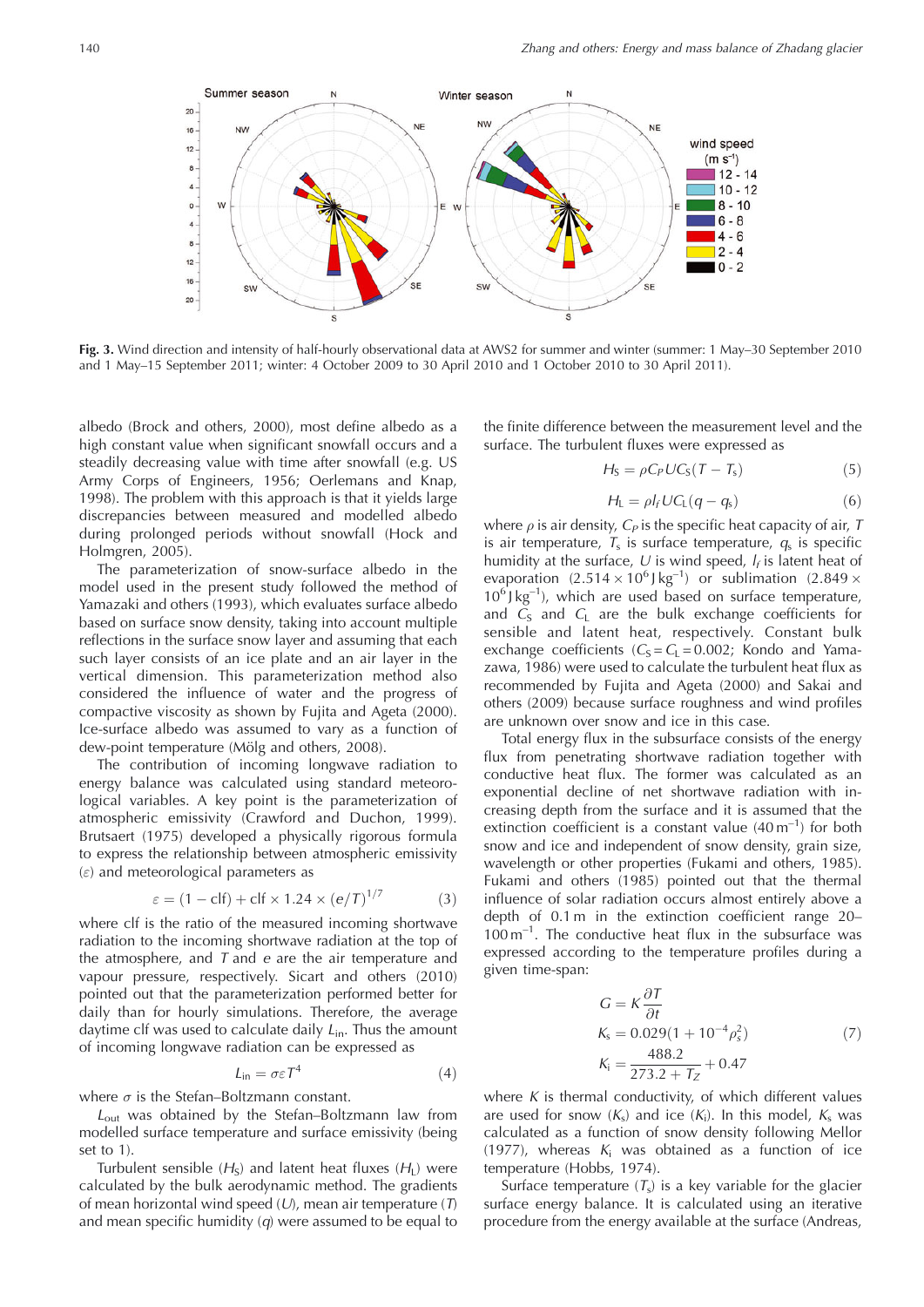1987; Fujita and Ageta, 2000; Fujita and others, 2007). If  $T_s$ exceeds the melting point, it is set to 273.15 K and the remaining flux represents the heat flux for melting  $(O)$ .

Refreezing water in the subsurface was also considered. Refreezing may take place in a range of englacial and supraglacial locations. Refreezing takes place in the snow layer when percolating early summer meltwater refreezes in the cold snow layer and in the capillary water stored in snow pore spaces at the end of summer (Braithwaite and others, 1994; Fujita and others, 1996; Schneider and Jansson, 2004). Because of the presence of cold ice below the snow layer, meltwater can also refreeze to form superimposed ice at the interface between snow and ice layers (Marsh and Woo, 1984; Pfeffer and Humphrey, 1996). It was assumed that the snow layer can retain 5% of its volume as water  $(W_{\text{retain}})$  (Fujita and Ageta, 2000). The amount of refrozen water (RW) was calculated from the temperature profile of snow and ice as follows:

dry cold snow layer: RW = 
$$
\frac{\rho_s C_i}{I_f} \int_{surface}^{interface} \Delta T_i dz
$$
 (8)

\n wet snow layer: RW = \n 
$$
\min \left\{ \frac{\rho_i C_i}{I_f} \int_{\text{interface}}^{z} \Delta T_i \, dz, \, W_{\text{retain}} \right\}
$$
\n

\n\n (9)\n

interface of snow and ice layers: RW =  $\frac{\rho_i C_i}{l_f}$  $\int^z$  $\Delta T_i$  dz<br>interface  $(10)$ 

where  $C_i$  is the specific heat of ice,  $l_f$  is the latent heat of melting, z is the depth where the energy fluxes become nil, and  $\rho_s$  and  $\rho_i$  are the density of snow and ice, respectively.

Precipitation at high altitudes occurs as solid (snowfall), liquid (rainfall) and mixed phases (Kayastha and others, 1999). The proportion of snowfall versus rain is governed by the wet-bulb temperature  $T_W$  (Yamazaki, 2001). The following equations are proposed for the fraction ([0,1]) of snowfall  $(P<sub>s</sub>)$  in the total precipitation  $(P<sub>p</sub>)$ :

$$
P_s = 1 - 0.5 \exp(-2.2(1.1 - T_W)^{1.3}) \quad T_W < 1.1^{\circ}\text{C}
$$
\n
$$
P_s = 0.5 \exp(-2.2(T_W - 1.1)^{1.3}) \quad T_W \ge 1.1^{\circ}\text{C}
$$

and the amount of rainfall is expressed as

$$
P_{\rm r} = P_{\rm p}(1 - P_{\rm s})\tag{11}
$$

Wet-bulb temperature,  $T_W$ , can be calculated as

$$
T_{\rm W} = \frac{(B \times T_{\rm a} + e - 6.086)}{(0.476 + B)}
$$
(12)

 $B = 0.0006336 \times p$ , where  $T_a$  is air temperature (°C), e is water vapour pressure (hPa) and  $p$  is air pressure (hPa).

#### **VALIDATION OF THE MODEL**

A set of observed daily data (air temperature, relative humidity, wind speed, incoming shortwave radiation and precipitation) from 4 October 2009 to 15 September 2011 was used as input data to run the energy-balance model. The snow thickness and average ice temperature recorded on 4 October 2009 were used as the initial conditions. Validation of the model results against the measured data was undertaken as described below.

Comparisons of observed and calculated variables for AWS2 (Fig. 4) indicate that the modelled surface albedo values are similar to the observed values (Fig. 4a). Since a

constant value was used for snow density (mean values of the field observations:  $400 \text{ kg m}^{-3}$ ), the modelled albedo had almost the same value even after a significant snowfall, which caused a small discrepancy between the observed and modelled values. The observed albedo values were both lower than calculated in early June 2010 and early July 2011. This may be due to the deposition of dust in the beginning of the melt season (Fujita and Ageta, 2000; Fujita, 2007), which was not considered in the model. However, the results of the modelled snow surface albedo are generally acceptable. In this study, the ice albedo varied as a function of dew-point temperature, which strongly affects ice surface albedo (Mölg and others, 2008). Since observations of albedo data in summer 2010 are lacking, this method could only be validated through mass-balance results because observed changes of surface level during the period were affected by the data gap. Although  $L_{in}$  was not measured directly by AWS2, it was calculated as a residual using data from three of the other four components of net radiation ( $L_{\text{out}}$  was calculated based on measured surface temperature). The results show a close correlation between the modelled and observed data (Fig. 4b). Figure 4c presents a comparison of observed and calculated surface temperatures. During the data gap in summer 2010, the daily mean air temperature was always above  $0^{\circ}$ C, and thus the modelled daily surface temperature was  $0^{\circ}$ C. Variations in snow depth and the amount of melting ice (which has a density of  $900 \text{ kg m}^{-3}$ ) were also validated by observed surface level data (Fig. 4d). The modelled results agree well with the observed values, thereby confirming the low value for ice-surface albedo during the data gap in summer 2010. In general, the model incorporated almost all the energy exchange that took place at the glacier surface and performed well in calculating these variables.

## **RESULTS**

# **Energy balance**

Daily surface energy components of the energy balance are shown in Figure 5. The energy-balance results indicate that  $S<sub>net</sub>$  was highly variable, from a very high average value of 92 W m<sup>-2</sup> in summer to a low of  $46$  W m<sup>-2</sup> in winter (Table 2). Aside from seasonal changes in sun elevation, the main reason for the seasonal variability of  $S_{net}$  is the varying glacier surface albedo. The average albedo (0.8) indicates that the snow surface reflected most of  $S_{\text{in}}$  during winter. In contrast, the lower average albedo (0.65) during summer was associated with surface melt. The mean value of  $L_{\text{net}}$  in summer was  $-47 \text{ W m}^{-2}$ , slightly less than the mean value of  $-59$  W m<sup>-2</sup> in winter. This difference is related to variations in  $L_{\text{in}}$  and  $L_{\text{out}}$ , the two components of  $L_{\text{net}}$ . The value of  $L_{\text{out}}$ , which is governed by glacier surface temperature, exhibited regular seasonal changes during the 2 years of observations. The value of  $L_{\text{in}}$ , depending on atmospheric temperature, cloud cover and humidity, was high in summer and low in winter (Table 3; Fig. 4). Positive  $H<sub>s</sub>$  indicates heat transfers from the air to the glacier surface throughout the year. The seasonal variation in  $H<sub>S</sub>$  points to a larger temperature gradient in winter than in summer (Table 3). For turbulent  $H_L$ , a sign shift from negative to positive occurred during summer. The relatively high air temperature and relative humidity (Table 3) leads to a reversal of the humidity gradient and therefore a positive  $H<sub>L</sub>$  for a melting valley glacier (Oerlemans, 2000). The windy conditions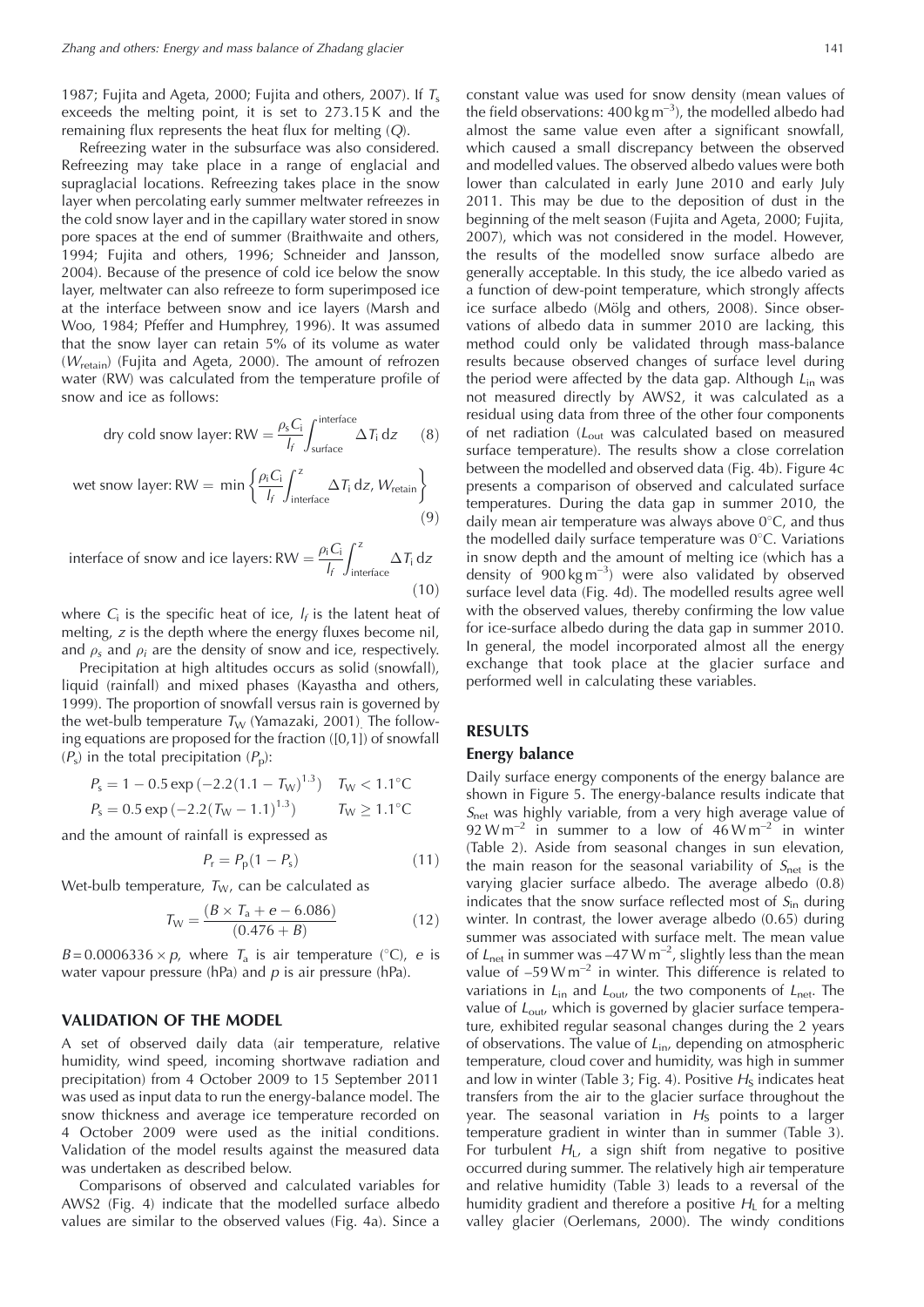

**Fig. 4.** Observed and modelled daily (a) albedo, (b) incoming longwave radiation, (c) surface temperature and (d) height from the sonic ranger sensor to Zhadang glacier surface and their correlation coefficient at the site AWS2 for 4 October 2009 to 15 September 2011. Ice albedo calculated as a function of daily dew-point temperature ( $T_W$ ): –0.0536°C<sup>-1</sup>  $T_W$ +0.4681, which was gained from the correlation of observed ice albedo and  $T_W$  during summer 2011. (OND = October to December, etc.)



Fig. 5. Daily mean values of energy-balance components at site AWS2 for 4 October 2009 to 15 September 2011. S<sub>net</sub> is net shortwave radiation,  $L<sub>net</sub>$  is net longwave radiation,  $H<sub>S</sub>$  is sensible heat flux,  $H<sub>L</sub>$  is latent heat flux, G is subsurface conductive heat flux and Q is the melting component. (OND = October to December, etc.)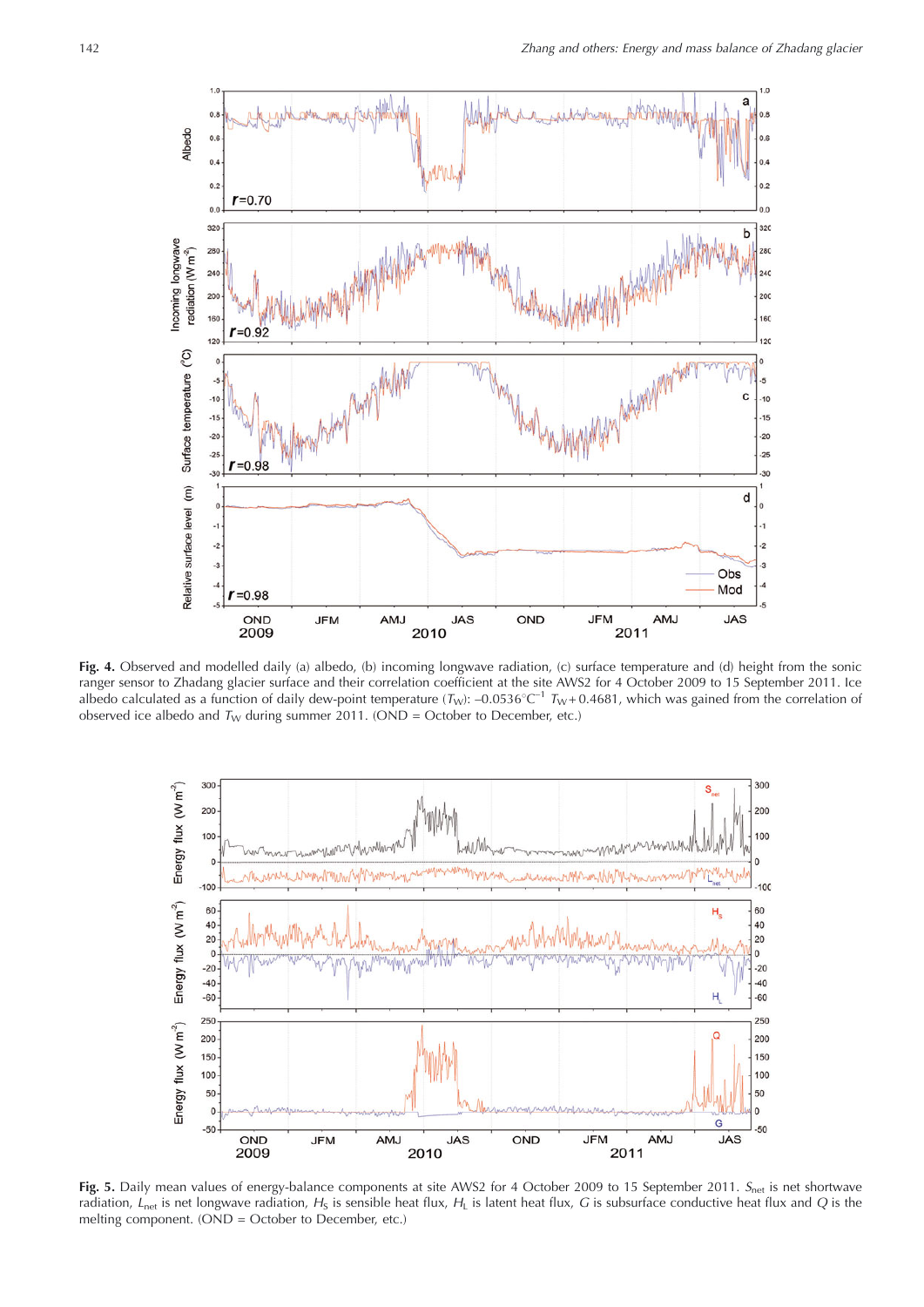|  |  |  | Table 2. Mean seasonal values of energy-flux components $(W m^{-2})$ |  |  |
|--|--|--|----------------------------------------------------------------------|--|--|
|  |  |  |                                                                      |  |  |

| Energy-flux component |          | 2009/10                            |          | 2010/11                            |                | Winter average Summer average |
|-----------------------|----------|------------------------------------|----------|------------------------------------|----------------|-------------------------------|
|                       |          | Winter (Oct-Apr) Summer (May-Sept) |          | Winter (Oct-Apr) Summer (May-Sept) |                |                               |
| $S_{\rm in}$          | 200      | 255                                | 208      | 274                                | 204            | 264                           |
| $S_{\text{out}}$      | $-155$   | $-148$                             | $-162$   | $-197$                             | $-159$         | $-172$                        |
| $L_{in}$              | 191      | 264                                | 187      | 258                                | 189            | 261                           |
| $L_{\text{out}}$      | $-249$   | $-309$                             | $-247$   | $-307$                             | $-248$         | $-308$                        |
| $S_{\text{net}}$      | 45       | 107                                | 46       | 77                                 | 46             | 92                            |
| $L_{\text{net}}$      | $-58$    | $-45$                              | $-60$    | $-50$                              | $-59$          | $-47$                         |
| $H_{\rm S}$           | 22       | 10                                 | 18       | 8                                  | 20             | 9                             |
| $H_{L}$               | $-10$    | $-8$                               | $-7$     | $-10$                              | $-9$           | $-9$                          |
| G                     | $\Omega$ | $-4$                               |          | $-2$                               | $\overline{2}$ | $-3$                          |
| Q                     | $\theta$ | 61                                 | $\Omega$ | 24                                 | $\overline{0}$ | 43                            |

contribute to the larger values of both  $H_S$  and  $H_L$  in winter than in summer. The sign of the subsurface heat flux  $(G)$ , which shifted from positive to negative, is a function of the annual energy cycle. A positive value for G suggests that subsurface cold content accumulated during winter, whereas a negative G implies the release of cold content in summer. As a result of the energy balance, positive melt heat flux  $(Q)$ , with almost the same oscillation trend as  $S_{\text{net}}$ , occurred only in summer.

Table 4 lists the contributions of energy-flux components to total heat flux. For the whole period of observation, the radiation heat flux ( $|S_{net}|+|L_{net}|$ ) accounted for 82% of the total heat flux and was the most important heat-flux component. Turbulent sensible and latent heat flux followed at 10% and 6%, respectively. The subsurface heat flux (2%) contributed little of the energy-flux components to the total heat flux throughout the study. These fluxes exhibited the same order-of-magnitude contribution in both winter and summer. The main seasonal variation in the energy balance during the study period is found in two radiation components: net shortwave radiation and net longwave radiation. During the winter season,  $L_{net}$  dominated the radiation heat-flux component, but  $S_{\text{net}}$  became more important during the summer season.

# **Glacier mass balance**

Table 5 lists the calculated mass-balance components at the AWS2 site. The results show that most of the precipitation occurred during summer: 80% and 87% in 2010 and 2011, respectively. The minor part of the precipitation that fell during winter was all in the form of snowfall. During summer, 74% and 85% of the precipitation was in the form

| Factor                        |                  | 2009/10           | 2010/11          |                   |  |  |
|-------------------------------|------------------|-------------------|------------------|-------------------|--|--|
|                               | Winter (Oct-Apr) | Summer (May-Sept) | Winter (Oct-Apr) | Summer (May-Sept) |  |  |
| Air temperature $(^{\circ}C)$ | $-10.2$          | 1.2               | $-11.4$          | 0.6               |  |  |
| Relative humidity (%)         | 34.7             | 70.4              | 41.6             | 69.9              |  |  |
| Wind speed $(m s^{-1})$       | 3.9              | 3.1               | 3.5              | 3.2               |  |  |
| Albedo                        | 0.8              | 0.6               | 0.8              | 0.7               |  |  |
| Cloud coverage*               | 0.3              | 0.4               | 0.3              | 0.4               |  |  |
| $\delta T$ (K) <sup>†</sup>   | 5.8              | 2.7               | 5.1              | 2.5               |  |  |

**Table 3.** Seasonal mean values of meteorological variables

\*Cloud coverage was calculated as  $(1 - cIf)/(cIf_{max} - cIf_{min}) \times 100\%$  where clf is the ratio of the measured incoming shortwave radiation to the incoming shortwave radiation at the top of the atmosphere, and clf<sub>min</sub> and clf<sub>max</sub> are the calculated minimum and maximum values of clf within the study period, respectively.

<sup>†</sup>Denotes the difference between air temperature and surface temperature.

| <b>Table 4.</b> Seasonal energy fluxes at the glacier surface and proportional contribution of each flux |  |  |  |  |  |  |
|----------------------------------------------------------------------------------------------------------|--|--|--|--|--|--|
|----------------------------------------------------------------------------------------------------------|--|--|--|--|--|--|

| Mass-balance year    | Season                         | Sum*<br>$W m^{-2}$ | $S_{\text{net}}$<br>$\%$ | $L_{\text{net}}$<br>$\%$ | $H_{\rm S}$<br>$\frac{0}{0}$ | $H_{\rm I}$<br>$\%$ | G<br>$\%$ |
|----------------------|--------------------------------|--------------------|--------------------------|--------------------------|------------------------------|---------------------|-----------|
| 2009/10              | Winter                         | 136                | 33                       | 42                       | 16                           | 8                   |           |
|                      | Summer                         | 173                | 62                       | 26                       | h                            | 4                   |           |
| 2010/11              | Winter                         | 134                | 35                       | 45                       | 13                           |                     |           |
|                      | Summer                         | 147                | 52                       | 34                       | 6                            |                     |           |
| All observed periods | $\qquad \qquad \longleftarrow$ | 148                | 45                       | 37                       | 10                           | b                   |           |

\*Sum is the sum of the energy fluxes in absolute values:  $|S_{\text{net}}| + |L_{\text{net}}| + |H_{\text{S}}| + |H_{\text{L}}| + |G|$ ; proportional contribution of each flux was calculated as |energy flux|/sum.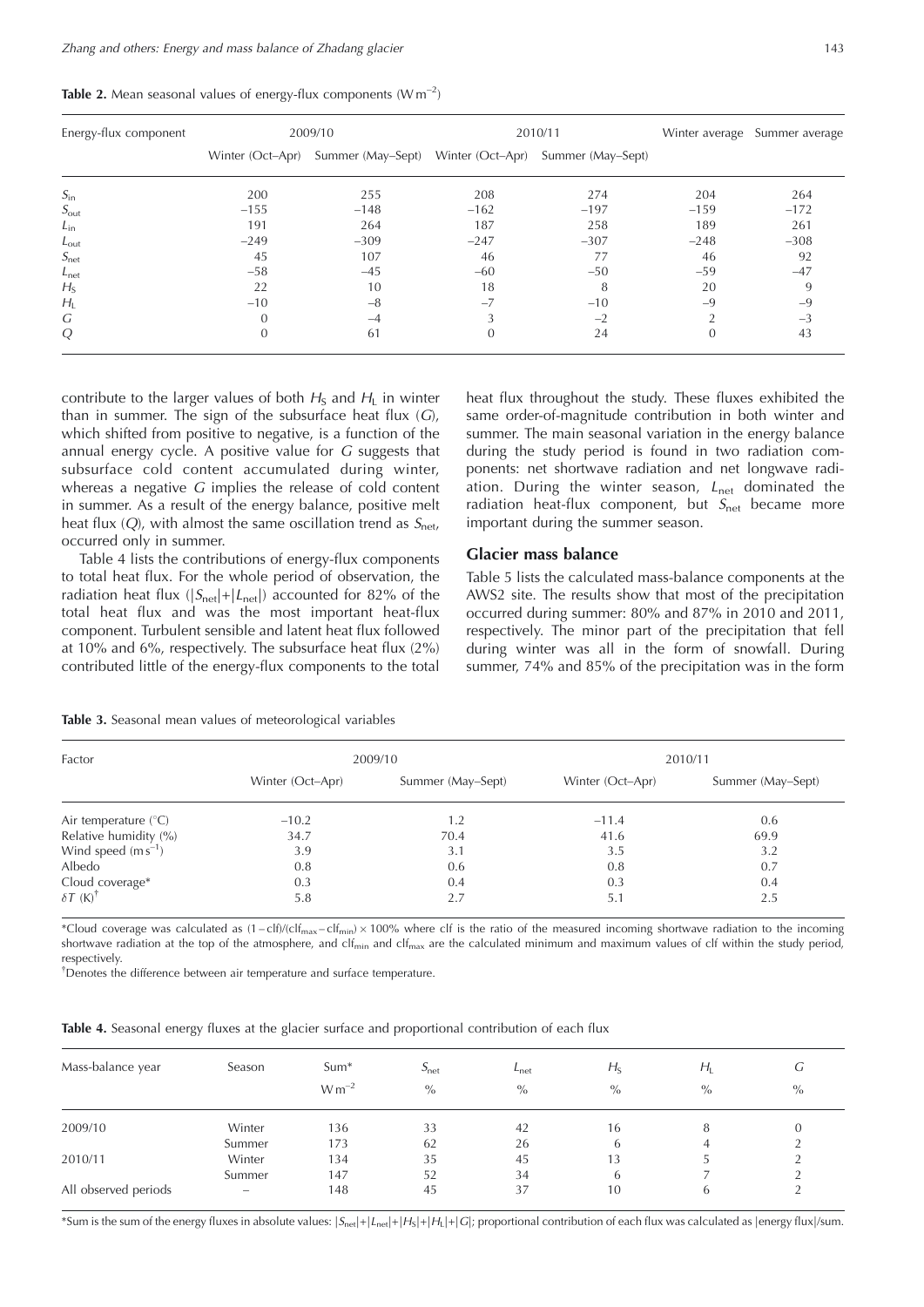

**Fig. 6.** The sensitivity of specific mass balance was examined by perturbations of temperature  $(\pm 1 \text{ K})$ , relative humidity  $(\pm 20\%)$  and precipitation ( $\pm 20$ %). The results show that the specific mass balance is more sensitive to changes in precipitation than other variables.

of snow in 2010 and 2011, respectively. Because of strong melting in summer, nearly all of the penetration water (rainfall and meltwater) ran off as discharge and only a small amount (117 mm w.e. in 2010 and 104 mm w.e. in 2011) was refrozen as superimposed ice. Seasonal variations in evaporation (sublimation) during the study period were subtle (average value of 100 mm w.e. for the 2 years). Although the mass balance was positive in both winters, the large mass deficits in summer resulted in negative annual mass balances of –1968 and –432 mm w.e., respectively, for the two years at this site.

### **DISCUSSION**

# **Sensitivity of mass balance to meteorological variables**

In order to test the sensitivity of mass balance to meteorological variables, test cases were prescribed. Here we altered the air temperature by  $\pm 1^{\circ}$ C, relative humidity by  $\pm$ 20% and precipitation by  $\pm$ 20% throughout the period. The mass-balance change then reflects its sensitivity to the perturbation of variables. As shown in Figure 6, 2.04 m w.e. more meltwater (an increase of 85%) would run off at the observation site if the air temperature was increased by 1 K,

while 0.69 m w.e. (29%) of snow or ice would melt if air temperature was decreased by 1 K. Air temperature, as a key factor, will particularly control when melt commences and how fast the winter snowpack is removed. Since lower ice albedo will amplify ablation (Andreassen and others, 2008), increasing temperature will not only increase ice ablation but also prolong the melt season. Thus mass balance is more affected by an air temperature perturbation of  $+1$  K than by a perturbation of  $-1$  K, especially in the ablation area of the glacier.

The mass-balance changes for perturbations of relative humidity (RH) are –1.3 m w.e. (55%) and 0.68 m w.e. (29%) for +20% and –20% humidity perturbations, respectively. Previous studies also show the sensitivity of glacier mass balance to changes in moisture (Wagnon and others, 1999, 2001; Francou and others, 2003; Mölg and others, 2003). An increase of 20% in precipitation directly influences the amount of accumulation, but also changes the albedo and thus the melting. More snowfall increases surface albedo and reduces the main energy source (net shortwave radiation), leading to less ablation (Mölg and others, 2008). The sensitivity to a  $\pm 20\%$  change in precipitation is higher than for a 1 K change in temperature. The results show that the model is nearly twice as sensitive to a 20% change in precipitation as to a 20% change in relative humidity.

**Table 5.** Calculated annual and seasonal mass-balance components at site AWS2: mass balance = precipitation – runoff – evaporation; runoff = rainfall + meltwater – refrozen water (mm w.e.)

| Mass-balance component |                  | 2009/10           | 2010/11          | 2009/10           | 2010/11 |        |
|------------------------|------------------|-------------------|------------------|-------------------|---------|--------|
|                        | Winter (Oct-Apr) | Summer (May-Sept) | Winter (Oct-Apr) | Summer (May-Sept) |         |        |
| Precipitation          | 112              | 456               | 64               | 423               | 568     | 487    |
| Rainfall               | $\mathbf{0}$     | 118               | $\Omega$         | 63                | 118     | 63     |
| Snowfall               | 112              | 338               | 64               | 360               | 450     | 424    |
| Meltwater              | $\overline{0}$   | 2427              |                  | 867               | 2427    | 867    |
| Refrozen water         | $\overline{0}$   | 117               | $\Omega$         | 104               | 117     | 104    |
| Runoff                 | $\overline{0}$   | 2428              | $\Omega$         | 826               | 2428    | 826    |
| Evaporation            | 69               | 40                | 46               | 46                | 109     | 92     |
| Mass balance           | 43               | $-2012$           | 18               | $-449$            | $-1969$ | $-431$ |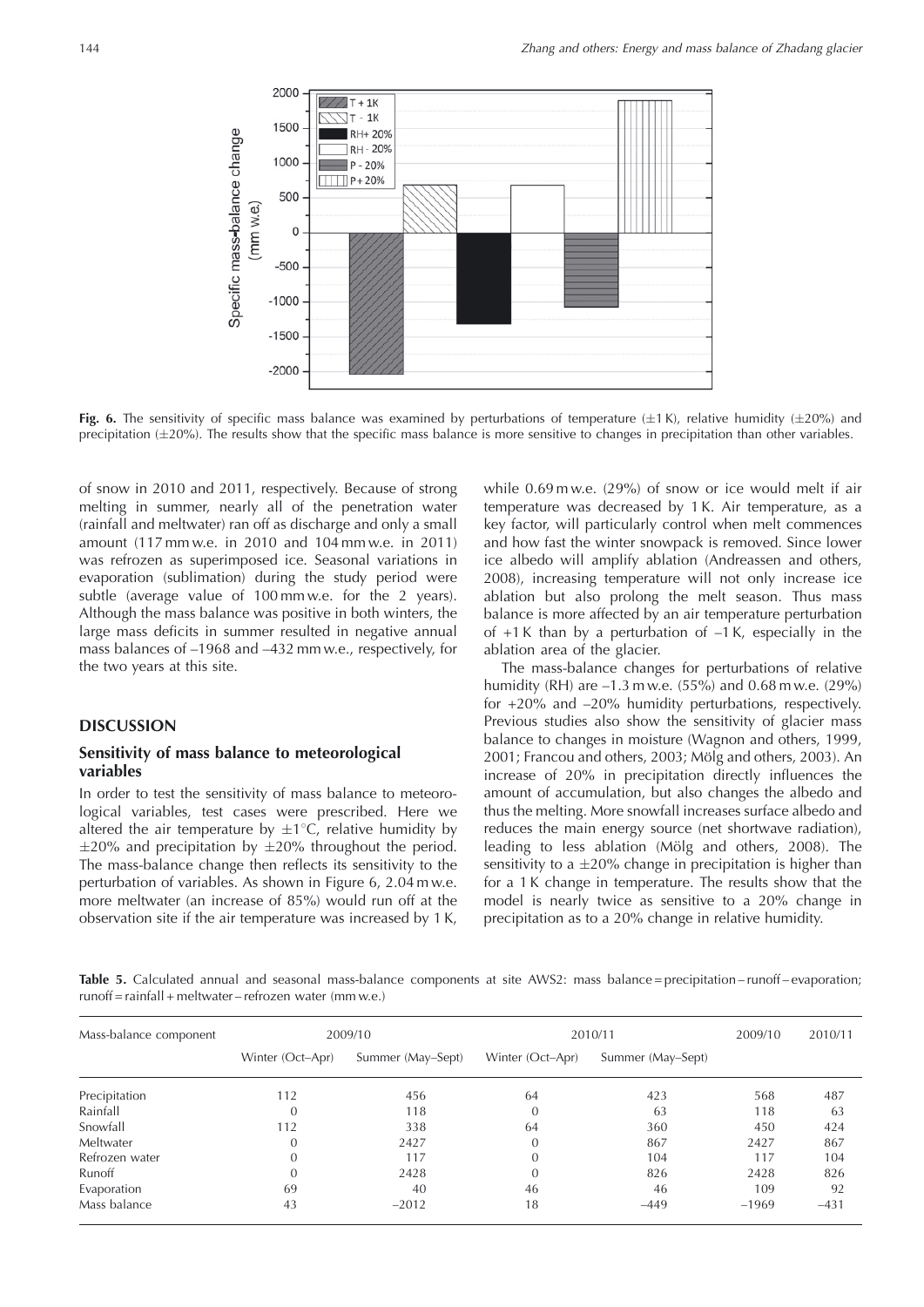

**Fig. 7.** The monthly amount, form and frequency of precipitation in the summers of 2010 and 2011. Frequency was calculated as the number of daily precipitation events per month.

# **Typical features of the energy and mass balance on Zhadang glacier**

Zhadang glacier is subject to particular seasonal climatic conditions that induce seasonal circumstances of energy and mass balance. In winter, negative  $L_{\text{net}}$ , the dominant radiation component, caused net radiation to be negative. This part of the energy sink was compensated by positive turbulent heat flux  $(H_S + H_I)$  and subsurface heat flux G. Thus, no melting occurred in winter. The sign of  $H_L$ (negative) indicates that the only mass loss during winter was in the form of sublimation. In summer, positive  $S_{\text{net}}$ , the most significant heat flux, together with  $H<sub>S</sub>$ , contributed to positive Q for glacier surface melting. The energy released by condensation, positive  $H<sub>L</sub>$  (see Fig. 5), enhanced surface melting during midsummer (Oerlemans, 2000; Giesen and others, 2008, 2009). As a result, strong summertime melting occurred on the glacier surface in the ablation zone.

### **Changes in summer climates and their influence on mass balance**

The monthly frequency, total amount and form of precipitation during the summer (May–October) are shown in Figure 7. According to Chang and Chen (1995), the warm wet airflow of the Indian monsoon begins in mid-June, which is thus the beginning of the precipitation season. The precipitation monthly distribution implied that the Indian monsoon started a month later than usual in 2010. In contrast, the precipitation increased dramatically in June 2011, indicating that the Indian monsoon invaded the region. Subsequently, the monsoon became strongest with the highest rate of precipitation in July, followed by a weakening in August. Yang and others (2011) reported that glacier surface energy- and mass-balance variations were related to the progress of the Indian monsoon during the melting season in southeast Tibet. Monthly mean values of energy-balance components and mass balance are presented in Figure 8 and Table 6, respectively. In May 2010 and 2011, the energy input as net radiation and  $H<sub>S</sub>$  were entirely consumed by  $H_L$  (sublimation) and  $G$  (as cold

content release) and therefore no melting occurred. All snowfall contributed to mass accumulation. Thus, positive mass balance was shown on the glacier surface (also shown by the variation in snow depth in Fig. 9). With increasing sun elevation and air temperature in June, positive Q emerged on the glacier surface at the beginning of the melting season. In June 2010, a large amount of net shortwave radiation  $(71 \text{ W m}^{-2})$  was available for melting on the glacier surface due to early exposure of the ice surface (Fig. 9). In contrast, intense snowfall ensured that the glacier surface was covered with snow (albedo =  $0.8$ ) in June 2011. The snow surface reflected most of  $S_{\text{in}}$ , and as a result only a small amount became melt heat flux  $Q$  (8 W m<sup>-2</sup>). Therefore, distinctly different mass-balance results were found in the two years: –452 mm w.e. in June 2010 and 98 mm w.e. in June 2011. In July 2010, with increasing air temperature, the amount of snowfall was small. Thus, the ice-dominated glacier surface (average albedo of 0.3) absorbed most of  $S<sub>in</sub>$ , and strong melting ( $Q = 141 \text{ W m}^{-2}$ ) occurred on the surface, causing a huge mass deficit of –1076 mm w.e. In July 2011, the thin snow layer ( $\alpha$  = 0.7) from frequent snowfall kept  $S_{\sf net}$ at a low level and resulted in a low melting rate on the surface  $(Q = 46 \text{ W m}^{-2})$  and a consequent mass-balance result of –258 mm w.e. In August 2010, precipitation reached its highest amount. Although nearly half of the precipitation was rainfall, snowfall still kept the surface at a relatively high albedo (0.5) and resulted in a large amount of  $S_{\text{net}}$  ( $S_{\text{net}}$  = 109 W m<sup>-2</sup>). Cloudy conditions (clf = 61.5%) also enhanced  $L_{\text{in}}$  and provided a positive effect for melting. Furthermore, the positive  $H<sub>L</sub>$  at the beginning of August (Fig. 5) also made a positive contribution to surface melting. As a result, there was still a large melt heat flux  $(84 \,\mathrm{W/m^{-2}})$ , which resulted in a mass balance of –542 mm w.e. during August 2010. In August 2011, due to less snowfall, a lowalbedo surface (0.6) absorbed the largest amount of  $S_{\text{in}}$  $(S<sub>net</sub> = 108 W m<sup>-2</sup>)$  compared with former months and also led to the largest net radiation  $(57 W m^{-2})$ . However, evaporation was also largest at this time and shared  $-17$  W m<sup>-2</sup> of heat flux going into evaporation. The outcome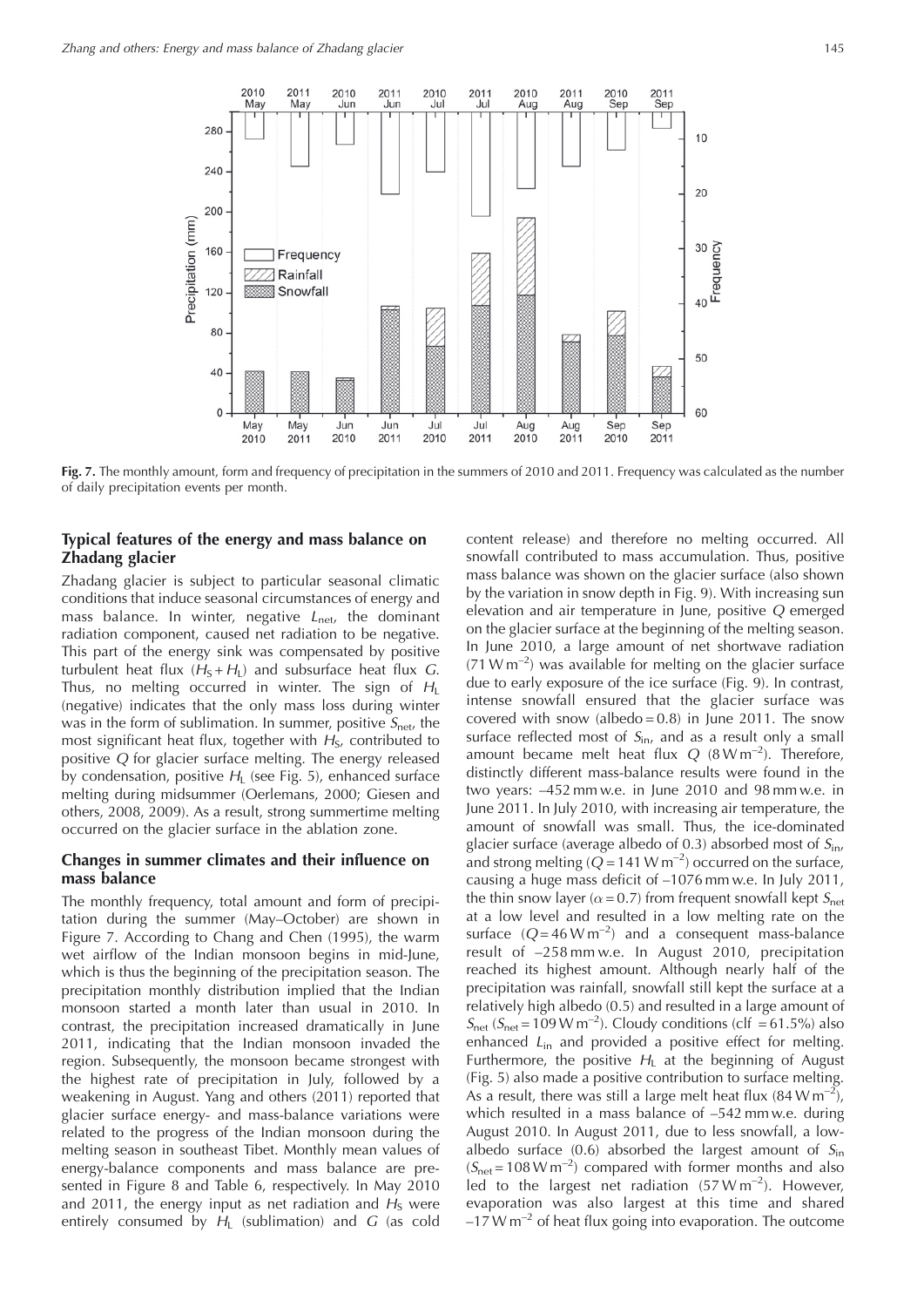

**Fig. 8.** Monthly mean energy components of the glacier surface for summer (September 2011: for the interval 1–15 September).

of the energy balance was a 44 W  $m^{-2}$  heat flux available for melting and a mass balance of –292 mm w.e. during August 2011. The small positive mass balance in September marked the end of the melt season for that year.

Although the precipitation sum was almost the same in both summers (456 mm w.e. in 2010 and 423 mm w.e. in 2011) there was a distinct mass-balance difference between the summers of 2010 (–2011 mm w.e.) and 2011 (–449 mm w.e.). Fujita (2000) pointed out that some precipitation (rain) fails to contribute to the accumulation, but snowfall keeps the albedo high and largely limits ablation during the melt season on SAT glaciers. Thus, SAT glaciers are more vulnerable than winter-accumulation-type glaciers. This is because the increase in air temperature causes a decrease in accumulation and a drastic increase in ablation with lowering albedo. This was the situation on Zhadang glacier during the summer of 2010. A study on Glaciar Zongo, Bolivia (Sicart and others, 2011), suggests that melt is reduced by snowfall during the wet season via the albedo effect during the melt season. We thus conclude that SAT glaciers are very sensitive to variations of precipitation seasonality (or monthly distribution) and form (proportion of snowfall and rainfall) as suggested by previous studies (e.g. Kang and others, 2009).

# **CONCLUSIONS**

A physically based energy-balance model with forcing data including air temperature, humidity, wind speed, global radiation and precipitation was used to calculate the surface energy balance at site AWS2 on Zhadang glacier over 2 years. The calculated surface albedo, incoming longwave radiation, surface temperature and surface height corresponded well with observed values. The results indicate that the model is reliable enough to make robust calculations of surface energy and mass balance. For the whole observation period, the radiation component dominated (82%) the total surface energy heat fluxes. Turbulent sensible (10%) and turbulent latent heat flux (6%) followed. Subsurface heat flux represented a very minor proportion (2%) of the total heat flux. The main seasonal variations in energy fluxes were caused by changes in net shortwave and longwave radiation and these led to different mass-balance results. In winter, dominant negative net longwave radiation resulted in negative net all-wave radiation. This energy sink was offset by positive turbulent and subsurface heat fluxes, and no melt occurred in winter. In summer, net shortwave radiation was the most important radiation component and caused positive net radiation. The positive radiation heat flux, together with positive turbulent heat flux, provided the melt heat flux for surface melting. The dramatic differences in summer mass balance between 2010 and 2011 indicate that the glacier surface mass balance was closely related to precipitation seasonality and form. The present study suggests that glacier mass-balance models that use annual variations as input factors, rather than seasonal or monthly variations, may err significantly in their estimates of massbalance variability on SAT glaciers. To better describe the evolution of summer-accumulation glacier surface, high time resolution precipitation data are necessary during the calculation of glacier surface mass balance.

**Table 6.** Monthly mean values of meteorological factors, melt heat flux and mass balance during summer

|       |             | Air temperature |      | Relative humidity |      | Cloud coverage |      | Albedo |            |            |         | Mass balance |
|-------|-------------|-----------------|------|-------------------|------|----------------|------|--------|------------|------------|---------|--------------|
|       | 2010        | 2011            | 2010 | 2011              | 2010 | 2011           | 2010 | 2011   | 2010       | 2011       | 2010    | 2011         |
|       | $^{\circ}C$ | $^{\circ}C$     | $\%$ | $\%$              | $\%$ | $\%$           |      |        | $W m^{-2}$ | $W m^{-2}$ | mm w.e. | mm w.e.      |
| May   | $-2.8$      | $-2.7$          | 62.5 | 59.4              | 44.5 | 34.8           | 0.8  | 0.8    | $\Omega$   | $\theta$   | 34      | 33           |
| June  | 1.9         | 0.8             | 62.0 | 71.5              | 41.8 | 44.6           | 0.6  | 0.8    | 71         | 8          | $-452$  | 98           |
| July  | 3.2         | 2.4             | 75.7 | 81.4              | 55.0 | 58.0           | 0.3  | 0.7    | 141        | 46         | $-1076$ | $-258$       |
| Aug   | 2.9         | 1.5             | 79.6 | 70.3              | 61.5 | 53.0           | 0.5  | 0.6    | 84         | 44         | $-542$  | $-292$       |
| Sept* | 0.9         | 1.5             | 71.8 | 63.4              | 47.0 | 44.4           | 0.7  | 0.7    | 8          | 16         | 25      | $-31$        |

\*For the interval 1–15 September 2011.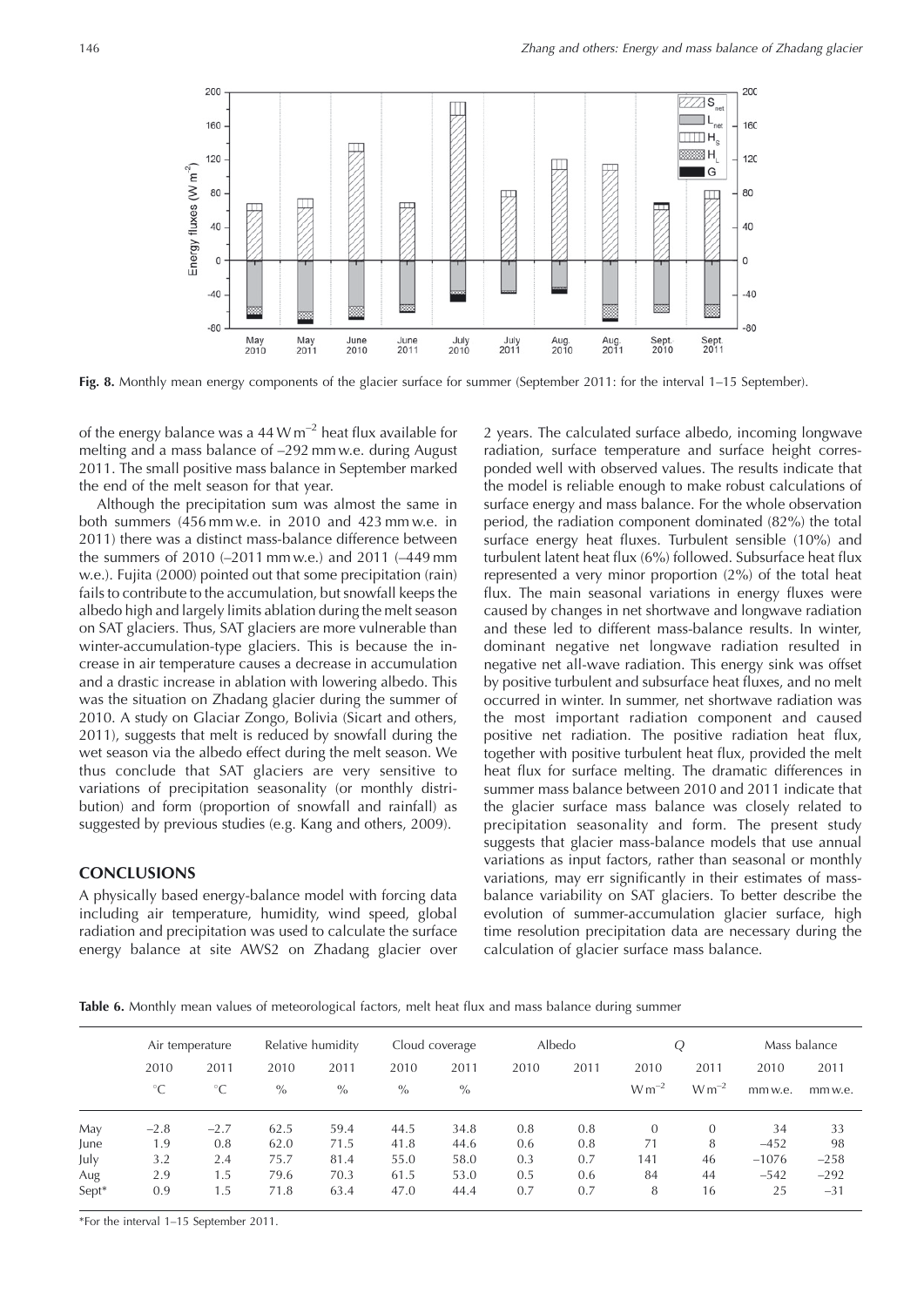

**Fig. 9.** Daily snow depth over the glacier ice at AWS2 during the summers of 2010 and 2011.

#### **ACKNOWLEDGEMENTS**

This work is supported by the Global Change Research Program of China (2010CB951401), the National Natural Science Foundation of China (41190081, 41225002) and the German Research Foundation (DFG) within the Tibetan Plateau Priority Programme (TiP) (SCHE 750/4-1, SCHN 680/ 3-1 and BU 949/20-1). We thank colleagues working at Nam Co station.

#### **REFERENCES**

- Ageta Y and Higuchi K (1984) Estimation of mass balance components of a summer-accumulation type glacier in the Nepal Himalaya. Geogr. Ann. A, **66**(3), 249–255
- Andreas EL (1987) A theory for the scalar roughness and the scalar transfer coefficients over snow and sea ice. Bound.-Layer Meteorol., **38**(1–2), 159–184 (doi: 10.1007/BF00121562)
- Andreassen LM, Van den Broeke MR, Giesen RH and Oerlemans J (2008) A 5 year record of surface and mass-balance from the ablation zone of Storbreen, Norway. J. Glaciol., **54**(185), 245–258 (doi: 10.3189/002214308784886199)
- Bolch T and 7 others (2010) A glacier inventory for the western Nyainqentanglha Range and Nam Co Basin, Tibet, and glacier changes 1976–2009. Cryosphere, **4**(2), 429–467
- Bolch Tand 10 others (2012) The state and fate of Himalayan glaciers. Science, **336**(6079), 310–314 (doi: 10.1126/science.1215828)
- Braithwaite RJ and Olesen OB (1990) A simple energy-balance model to calculate ice ablation at the margin of the Greenland ice sheet. J. Glaciol., **36**(123), 222–228
- Braithwaite RJ, Laternser M and Pfeffer WT (1994) Variations of near-surface firn density in the lower accumulation area of the Greenland ice sheet, Pâkitsoq, West Greenland. J. Glaciol., **40**(136), 477–485
- Brock BW, Willis IC and Sharp MJ (2000) Measurement and parameterization of albedo variations at Haut Glacier d'Arolla, Switzerland. J. Glaciol., **46**(155), 675–688 (doi: 10.3189/ 172756500781832675)
- Brutsaert W (1975) On a derivable formula for long-wave radiation from clear skies. Water Resour. Res., **11**(5), 742–744 (doi: 10.1029/WR011i005p00742)
- Chang C-P and Chen GTJ (1995) Tropical circulations associated with southwest monsoon onset and westerly surges over the South China Sea. Mon. Weather Rev., **123**(11), 3254–3267 (doi: 10.1175/1520-0493(1995)123<3254:TCAWSM>2.0.CO;2)
- Chen F, Kang S, Zhang Y and You Q (2009) Glaciers and lake change in response to climate change in the Nam Co Basin, Tibet. J. Mt. Sci. [China], **27**(6), 641–647
- Crawford TM and Duchon CE (1999) An improved parameterization for estimating effective atmospheric emissivity for use in calculating daytime downwelling longwave radiation. J. Appl. Meteorol., **38**(4), 474–480
- Curry JA and Webster PJ (1999) Thermodynamics of atmospheres and oceans. Academic Press, San Diego, CA
- Francou B, Vuille M, Wagnon P, Mendoza J and Sicart JE (2003) Tropical climate change recorded by a glacier in the central Andes during the last decades of the twentieth century: Chacaltaya, Bolivia, 168S. J. Geophys. Res., **108**(D5), 4154 (doi: 10.1029/2002JD002959)
- Fujita K (2007) Effect of dust event timing on glacier runoff: sensitivity analysis for a Tibetan glacier. Hydrol. Process., **21**(21), 2892–2896 (doi: 10.1002/hyp.6504)
- Fujita K (2008) Effect of precipitation seasonality on climatic sensitivity of glacier mass balance. Earth Planet. Sci. Lett., **276**(1–2), 14–19 (doi: 10.1016/j.epsl.2008.08.028)
- Fujita K and Ageta Y (2000) Effect of summer accumulation on glacier mass balance on the Tibetan Plateau revealed by massbalance model. J. Glaciol., **46**(153), 244–252 (doi: 10.3189/ 172756500781832945)
- Fujita K, Seko K, Ageta Y, Pu J and Yao T (1996) Superimposed ice in glacier mass balance on the Tibetan Plateau. J. Glaciol., **42**(142), 454–460
- Fujita K, Ohta T and Ageta Y (2007) Characteristics and climatic sensitivities of runoff from a cold-type glacier on the Tibetan Plateau. Hydrol. Process., **21**(21), 2882–2891 (doi: 10.1002/ hyp.6505)
- Fukami H, Kojima K and Aburakawa H (1985) The extinction and absorption of solar radiation within a snow cover. Ann. Glaciol., **6**, 118–122
- Giesen RH, Van den Broeke MR, Oerlemans J and Andreassen LM (2008) Surface energy balance in the ablation zone of Midtdalsbreen, a glacier in southern Norway: interannual variability and the effect of clouds. J. Geophys. Res., **113**(D21), D21111 (doi: 10.1029/2008JD010390)
- Giesen RH, Andreassen LM, Van den Broeke MR and Oerlemans J (2009) Comparison of the meteorology and surface energy balance at Storbreen and Midtdalsbreen, two glaciers in southern Norway. Cryosphere, **3**(1), 57–74
- Hobbs PV (1974) Ice physics. Clarendon Press, Oxford
- Hock R (2005) Glacier melt: a review on processes and their modelling. Progr. Phys. Geogr., **29**(3), 362–391 (doi: 10.1191/ 0309133305pp453ra)
- Hock R and Holmgren B (2005) A distributed surface energybalance model for complex topography and its application to Storglacia¨ren, Sweden. J. Glaciol., **51**(172), 25–36 (doi: 10.3189/172756505781829566)